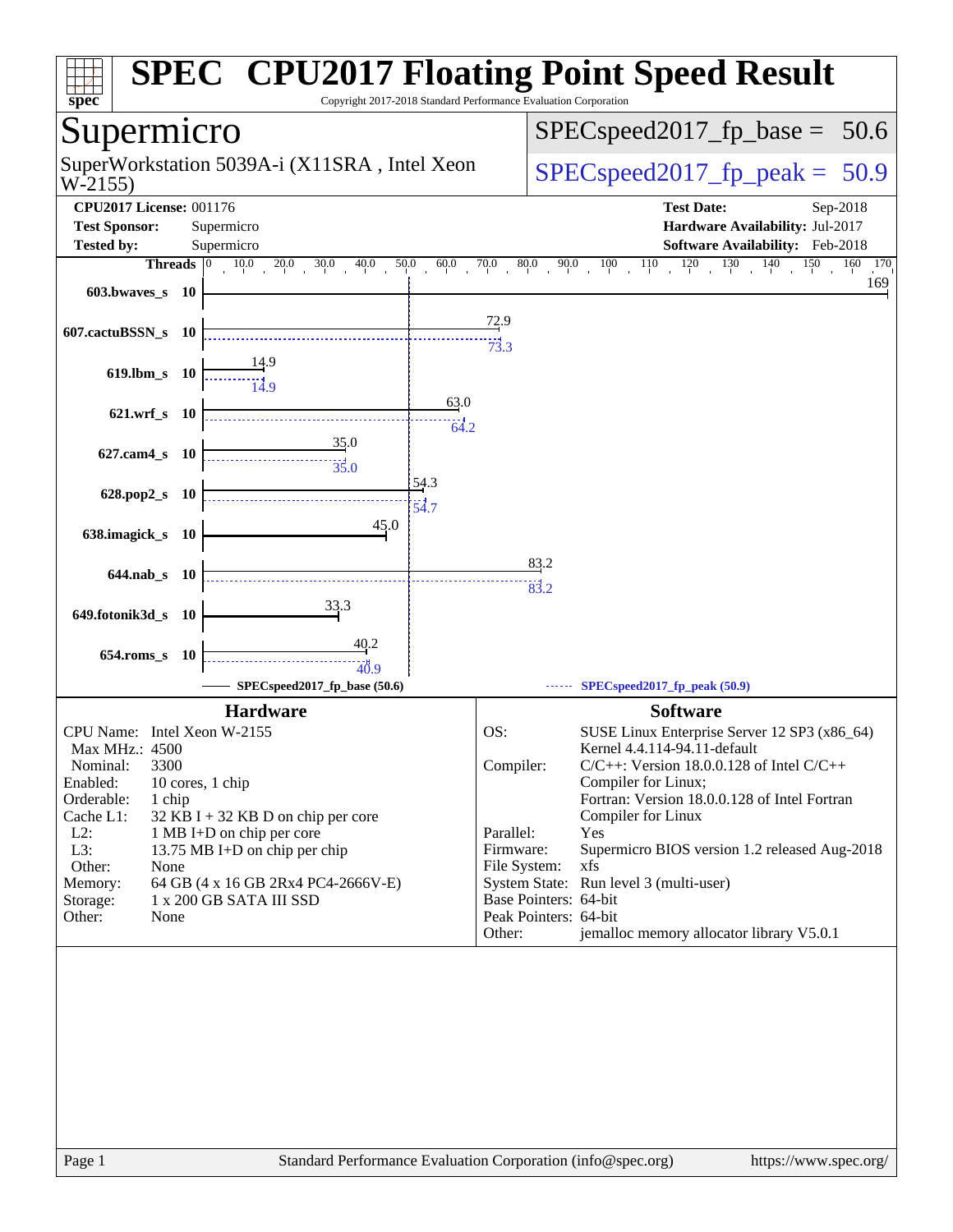

Copyright 2017-2018 Standard Performance Evaluation Corporation

# Supermicro

W-2155) SuperWorkstation 5039A-i (X11SRA, Intel Xeon  $\vert$  SPECspeed2017 fp\_peak = 50.9

 $SPECspeed2017_fp\_base = 50.6$ 

**[CPU2017 License:](http://www.spec.org/auto/cpu2017/Docs/result-fields.html#CPU2017License)** 001176 **[Test Date:](http://www.spec.org/auto/cpu2017/Docs/result-fields.html#TestDate)** Sep-2018 **[Test Sponsor:](http://www.spec.org/auto/cpu2017/Docs/result-fields.html#TestSponsor)** Supermicro **[Hardware Availability:](http://www.spec.org/auto/cpu2017/Docs/result-fields.html#HardwareAvailability)** Jul-2017 **[Tested by:](http://www.spec.org/auto/cpu2017/Docs/result-fields.html#Testedby)** Supermicro **[Software Availability:](http://www.spec.org/auto/cpu2017/Docs/result-fields.html#SoftwareAvailability)** Feb-2018

### **[Results Table](http://www.spec.org/auto/cpu2017/Docs/result-fields.html#ResultsTable)**

|                                    | <b>Base</b>    |                |       |                |       |                | <b>Peak</b> |                |                |              |                |              |                |              |
|------------------------------------|----------------|----------------|-------|----------------|-------|----------------|-------------|----------------|----------------|--------------|----------------|--------------|----------------|--------------|
| <b>Benchmark</b>                   | <b>Threads</b> | <b>Seconds</b> | Ratio | <b>Seconds</b> | Ratio | <b>Seconds</b> | Ratio       | <b>Threads</b> | <b>Seconds</b> | <b>Ratio</b> | <b>Seconds</b> | <b>Ratio</b> | <b>Seconds</b> | <b>Ratio</b> |
| 603.bwayes s                       | 10             | 350            | 169   | 350            | 169   | 350            | 169         | 10             | 350            | 169          | 350            | <u>169</u>   | 350            | 169          |
| 607.cactuBSSN s                    | 10             | 229            | 72.9  | 229            | 72.8  | 229            | 72.9        | 10             | 227            | 73.3         | 228            | 73.3         | 227            | 73.3         |
| $619.1$ bm s                       | 10             | 349            | 15.0  | 354            | 14.8  | 351            | 14.9        | 10             | 351            | 14.9         | 351            | 14.9         | 353            | 14.8         |
| $621.wrf$ s                        | 10             | 210            | 63.0  | 210            | 62.9  | 210            | 63.0        | 10             | 206            | 64.1         | 206            | 64.2         | 205            | 64.4         |
| $627$ .cam $4$ s                   | 10             | 253            | 35.1  | 253            | 35.0  | 253            | 35.0        | 10             | 253            | 35.1         | 253            | 35.0         | 253            | 35.0         |
| $628.pop2_s$                       | 10             | 218            | 54.4  | 219            | 54.1  | 219            | 54.3        | 10             | 217            | 54.7         | 217            | 54.8         | 217            | 54.7         |
| 638. imagick_s                     | 10             | 320            | 45.0  | 321            | 44.9  | 320            | 45.1        | 10             | 320            | 45.0         | 321            | 44.9         | 320            | 45.1         |
| $644$ .nab s                       | 10             | 210            | 83.2  | 210            | 83.2  | 210            | 83.2        | 10             | 210            | 83.2         | 210            | 83.2         | 210            | 83.2         |
| 649.fotonik3d s                    | 10             | 273            | 33.4  | 274            | 33.2  | 274            | 33.3        | 10             | 273            | 33.4         | 274            | 33.2         | 274            | 33.3         |
| $654$ .roms s                      | 10             | 391            | 40.3  | 393            | 40.1  | 392            | 40.2        | 10             | 391            | 40.3         | 384            | 41.0         | 385            | <u>40.9</u>  |
| $SPECspeed2017_fp\_base =$<br>50.6 |                |                |       |                |       |                |             |                |                |              |                |              |                |              |

**[SPECspeed2017\\_fp\\_peak =](http://www.spec.org/auto/cpu2017/Docs/result-fields.html#SPECspeed2017fppeak) 50.9**

Results appear in the [order in which they were run.](http://www.spec.org/auto/cpu2017/Docs/result-fields.html#RunOrder) Bold underlined text [indicates a median measurement](http://www.spec.org/auto/cpu2017/Docs/result-fields.html#Median).

### **[Operating System Notes](http://www.spec.org/auto/cpu2017/Docs/result-fields.html#OperatingSystemNotes)**

Stack size set to unlimited using "ulimit -s unlimited"

### **[General Notes](http://www.spec.org/auto/cpu2017/Docs/result-fields.html#GeneralNotes)**

Environment variables set by runcpu before the start of the run: KMP\_AFFINITY = "granularity=fine,compact" LD\_LIBRARY\_PATH = "/home/cpu2017/lib/ia32:/home/cpu2017/lib/intel64:/home/cpu2017/je5.0.1-32:/home/cpu2017/je5.0.1-64" OMP\_STACKSIZE = "192M"

 Binaries compiled on a system with 1x Intel Core i7-4790 CPU + 32GB RAM memory using Redhat Enterprise Linux 7.4 Transparent Huge Pages enabled by default Prior to runcpu invocation Filesystem page cache synced and cleared with: sync; echo 3> /proc/sys/vm/drop\_caches

 jemalloc: configured and built at default for 32bit (i686) and 64bit (x86\_64) targets; jemalloc: built with the RedHat Enterprise 7.4, and the system compiler gcc 4.8.5; jemalloc: sources available from jemalloc.net or <https://github.com/jemalloc/jemalloc/releases>

 Yes: The test sponsor attests, as of date of publication, that CVE-2017-5754 (Meltdown) is mitigated in the system as tested and documented. Yes: The test sponsor attests, as of date of publication, that CVE-2017-5753 (Spectre variant 1) is mitigated in the system as tested and documented. Yes: The test sponsor attests, as of date of publication, that CVE-2017-5715 (Spectre variant 2) is mitigated in the system as tested and documented.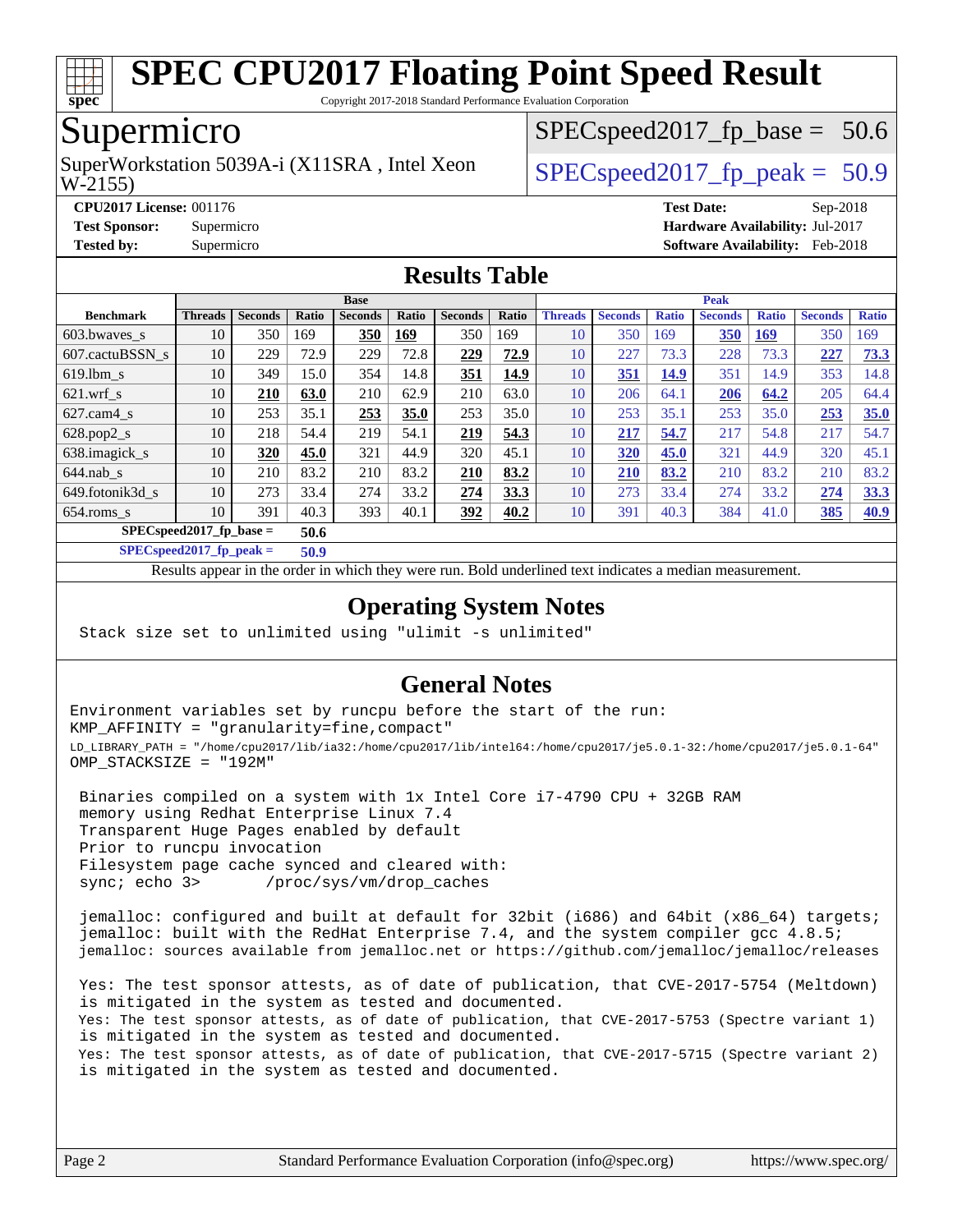

Copyright 2017-2018 Standard Performance Evaluation Corporation

## Supermicro

W-2155) SuperWorkstation 5039A-i (X11SRA, Intel Xeon  $\vert$  [SPECspeed2017\\_fp\\_peak =](http://www.spec.org/auto/cpu2017/Docs/result-fields.html#SPECspeed2017fppeak) 50.9

 $SPECspeed2017_fp\_base = 50.6$ 

**[CPU2017 License:](http://www.spec.org/auto/cpu2017/Docs/result-fields.html#CPU2017License)** 001176 **[Test Date:](http://www.spec.org/auto/cpu2017/Docs/result-fields.html#TestDate)** Sep-2018 **[Test Sponsor:](http://www.spec.org/auto/cpu2017/Docs/result-fields.html#TestSponsor)** Supermicro **[Hardware Availability:](http://www.spec.org/auto/cpu2017/Docs/result-fields.html#HardwareAvailability)** Jul-2017 **[Tested by:](http://www.spec.org/auto/cpu2017/Docs/result-fields.html#Testedby)** Supermicro **[Software Availability:](http://www.spec.org/auto/cpu2017/Docs/result-fields.html#SoftwareAvailability)** Feb-2018

#### **[Platform Notes](http://www.spec.org/auto/cpu2017/Docs/result-fields.html#PlatformNotes)**

Page 3 Standard Performance Evaluation Corporation [\(info@spec.org\)](mailto:info@spec.org) <https://www.spec.org/> BIOS Settings: Hyper-Threading [ALL] = Disable Sysinfo program /home/cpu2017/bin/sysinfo Rev: r5797 of 2017-06-14 96c45e4568ad54c135fd618bcc091c0f running on linux-k7zv Fri Sep 7 09:47:37 2018 SUT (System Under Test) info as seen by some common utilities. For more information on this section, see <https://www.spec.org/cpu2017/Docs/config.html#sysinfo> From /proc/cpuinfo model name : Intel(R) Xeon(R) W-2155 CPU @ 3.30GHz 1 "physical id"s (chips) 10 "processors" cores, siblings (Caution: counting these is hw and system dependent. The following excerpts from /proc/cpuinfo might not be reliable. Use with caution.) cpu cores : 10 siblings : 10 physical 0: cores 0 1 2 3 4 8 9 10 11 12 From lscpu: Architecture: x86\_64 CPU op-mode(s): 32-bit, 64-bit Byte Order: Little Endian  $CPU(s):$  10 On-line CPU(s) list: 0-9 Thread(s) per core: 1 Core(s) per socket: 10 Socket(s): 1 NUMA node(s): 1 Vendor ID: GenuineIntel CPU family: 6 Model: 85 Model name: Intel(R) Xeon(R) W-2155 CPU @ 3.30GHz Stepping: 4 CPU MHz: 1500.000 CPU max MHz: 4500.0000 CPU min MHz: 1200.0000 BogoMIPS: 6623.84 Virtualization: VT-x L1d cache: 32K L1i cache: 32K L2 cache: 1024K L3 cache: 14080K NUMA node0 CPU(s): 0-9 Flags: fpu vme de pse tsc msr pae mce cx8 apic sep mtrr pge mca cmov pat pse36 clflush dts acpi mmx fxsr sse sse2 ss ht tm pbe syscall nx pdpe1gb rdtscp **(Continued on next page)**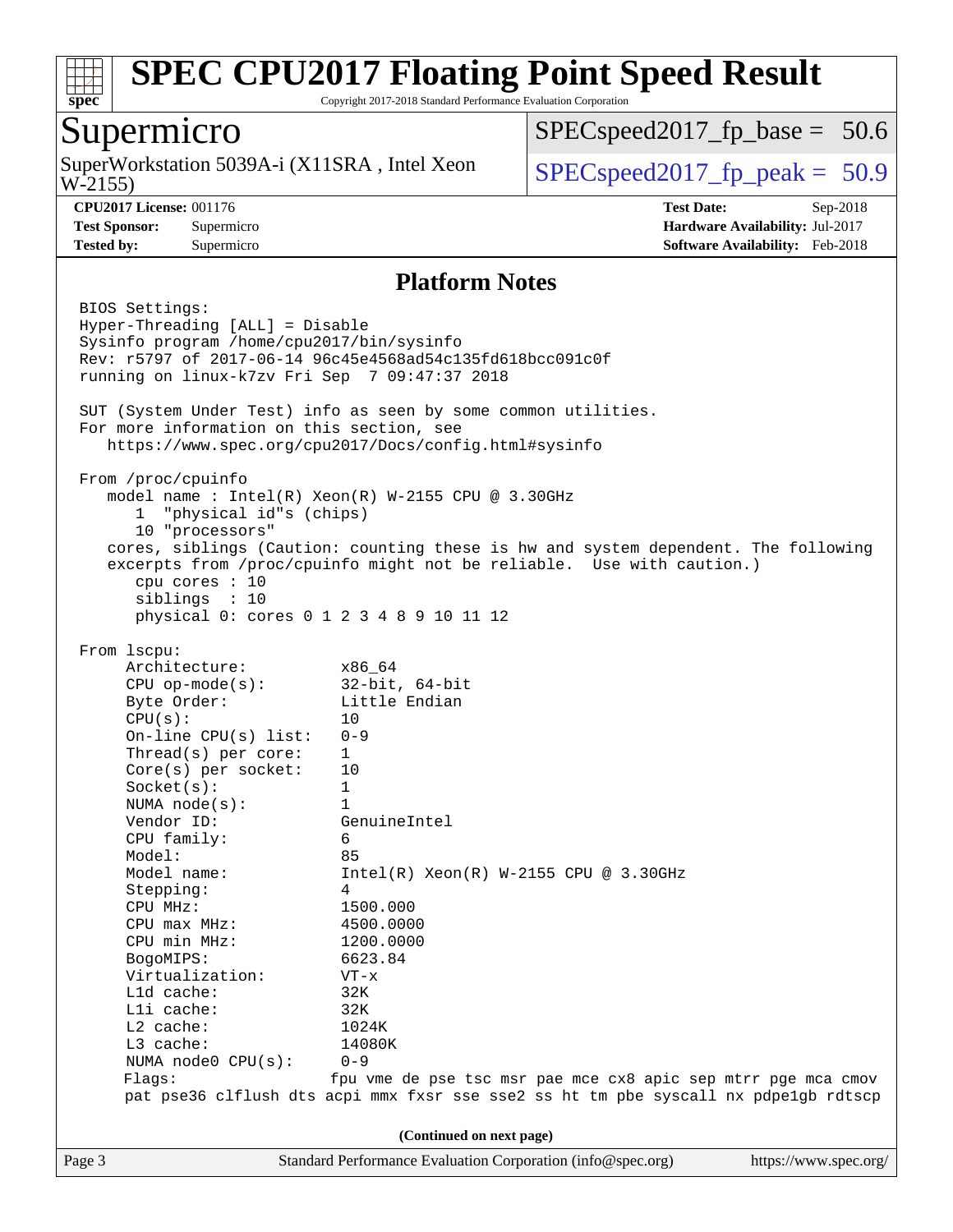

Copyright 2017-2018 Standard Performance Evaluation Corporation

### Supermicro

W-2155) SuperWorkstation 5039A-i (X11SRA, Intel Xeon  $\vert$  SPECspeed2017 fp\_peak = 50.9

 $SPECspeed2017_fp\_base = 50.6$ 

**[Tested by:](http://www.spec.org/auto/cpu2017/Docs/result-fields.html#Testedby)** Supermicro **[Software Availability:](http://www.spec.org/auto/cpu2017/Docs/result-fields.html#SoftwareAvailability)** Feb-2018

**[CPU2017 License:](http://www.spec.org/auto/cpu2017/Docs/result-fields.html#CPU2017License)** 001176 **[Test Date:](http://www.spec.org/auto/cpu2017/Docs/result-fields.html#TestDate)** Sep-2018 **[Test Sponsor:](http://www.spec.org/auto/cpu2017/Docs/result-fields.html#TestSponsor)** Supermicro **[Hardware Availability:](http://www.spec.org/auto/cpu2017/Docs/result-fields.html#HardwareAvailability)** Jul-2017

#### **[Platform Notes \(Continued\)](http://www.spec.org/auto/cpu2017/Docs/result-fields.html#PlatformNotes)**

 lm constant\_tsc art arch\_perfmon pebs bts rep\_good nopl xtopology nonstop\_tsc aperfmperf eagerfpu pni pclmulqdq dtes64 monitor ds\_cpl vmx smx est tm2 ssse3 sdbg fma cx16 xtpr pdcm pcid dca sse4\_1 sse4\_2 x2apic movbe popcnt tsc\_deadline\_timer aes xsave avx f16c rdrand lahf\_lm abm 3dnowprefetch ida arat epb invpcid\_single pln pts dtherm intel\_pt rsb\_ctxsw spec\_ctrl retpoline kaiser tpr\_shadow vnmi flexpriority ept vpid fsgsbase tsc\_adjust bmi1 hle avx2 smep bmi2 erms invpcid rtm cqm mpx avx512f avx512dq rdseed adx smap clflushopt clwb avx512cd avx512bw avx512vl xsaveopt xsavec xgetbv1 cqm\_llc cqm\_occup\_llc /proc/cpuinfo cache data cache size : 14080 KB From numactl --hardware WARNING: a numactl 'node' might or might not correspond to a physical chip. available: 1 nodes (0) node 0 cpus: 0 1 2 3 4 5 6 7 8 9 node 0 size: 64120 MB node 0 free: 56573 MB node distances: node 0 0: 10 From /proc/meminfo MemTotal: 65659100 kB HugePages\_Total: 0 Hugepagesize: 2048 kB From /etc/\*release\* /etc/\*version\* SuSE-release: SUSE Linux Enterprise Server 12 (x86\_64) VERSION = 12 PATCHLEVEL = 3 # This file is deprecated and will be removed in a future service pack or release. # Please check /etc/os-release for details about this release. os-release: NAME="SLES" VERSION="12-SP3" VERSION\_ID="12.3" PRETTY\_NAME="SUSE Linux Enterprise Server 12 SP3" ID="sles" ANSI\_COLOR="0;32" CPE\_NAME="cpe:/o:suse:sles:12:sp3" uname -a: Linux linux-k7zv 4.4.114-94.11-default #1 SMP Thu Feb 1 19:28:26 UTC 2018 (4309ff9) x86\_64 x86\_64 x86\_64 GNU/Linux

**(Continued on next page)**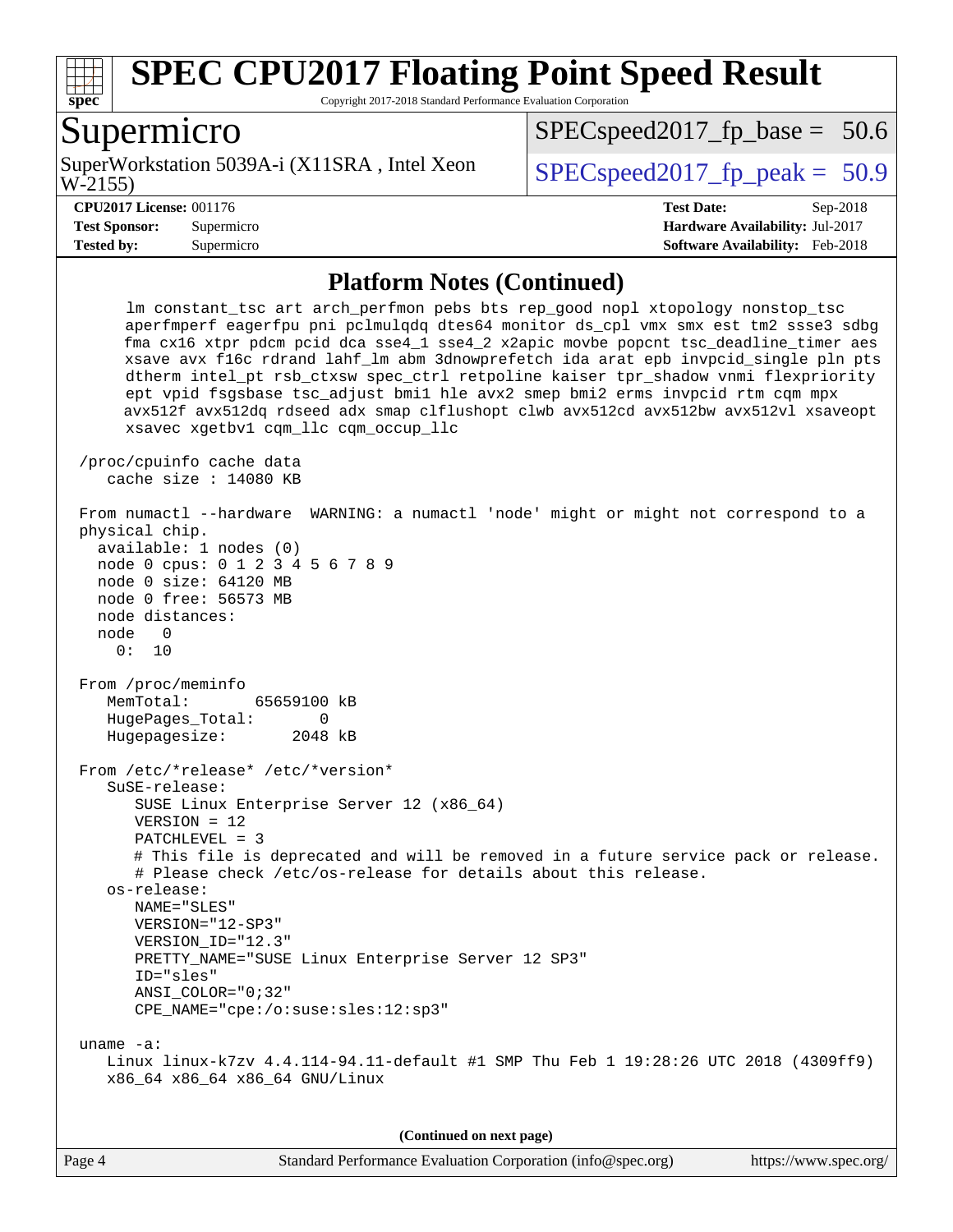

Copyright 2017-2018 Standard Performance Evaluation Corporation

### Supermicro

W-2155) SuperWorkstation 5039A-i (X11SRA, Intel Xeon  $\vert$  [SPECspeed2017\\_fp\\_peak =](http://www.spec.org/auto/cpu2017/Docs/result-fields.html#SPECspeed2017fppeak) 50.9

[SPECspeed2017\\_fp\\_base =](http://www.spec.org/auto/cpu2017/Docs/result-fields.html#SPECspeed2017fpbase) 50.6

**[Tested by:](http://www.spec.org/auto/cpu2017/Docs/result-fields.html#Testedby)** Supermicro **[Software Availability:](http://www.spec.org/auto/cpu2017/Docs/result-fields.html#SoftwareAvailability)** Feb-2018

**[CPU2017 License:](http://www.spec.org/auto/cpu2017/Docs/result-fields.html#CPU2017License)** 001176 **[Test Date:](http://www.spec.org/auto/cpu2017/Docs/result-fields.html#TestDate)** Sep-2018 **[Test Sponsor:](http://www.spec.org/auto/cpu2017/Docs/result-fields.html#TestSponsor)** Supermicro **[Hardware Availability:](http://www.spec.org/auto/cpu2017/Docs/result-fields.html#HardwareAvailability)** Jul-2017

#### **[Platform Notes \(Continued\)](http://www.spec.org/auto/cpu2017/Docs/result-fields.html#PlatformNotes)**

run-level 3 Sep 6 18:31

 SPEC is set to: /home/cpu2017 Filesystem Type Size Used Avail Use% Mounted on /dev/sda4 xfs 145G 37G 108G 26% /home

 Additional information from dmidecode follows. WARNING: Use caution when you interpret this section. The 'dmidecode' program reads system data which is "intended to allow hardware to be accurately determined", but the intent may not be met, as there are frequent changes to hardware, firmware, and the "DMTF SMBIOS" standard. BIOS American Megatrends Inc. 1.2 08/23/2018 Memory: 4x Micron 18ADF2G72AZ-2G6H1R 16 GB 2 rank 2666

4x NO DIMM NO DIMM

(End of data from sysinfo program)

#### **[Compiler Version Notes](http://www.spec.org/auto/cpu2017/Docs/result-fields.html#CompilerVersionNotes)**

| CC.    | 619.1bm s(base) 638.imagick s(base, peak) 644.nab s(base, peak)                                                            |  |  |  |  |  |  |  |
|--------|----------------------------------------------------------------------------------------------------------------------------|--|--|--|--|--|--|--|
|        | icc (ICC) 18.0.0 20170811<br>Copyright (C) 1985-2017 Intel Corporation. All rights reserved.                               |  |  |  |  |  |  |  |
|        | $CC$ 619.1bm $s$ (peak)                                                                                                    |  |  |  |  |  |  |  |
|        | icc (ICC) 18.0.0 20170811<br>Copyright (C) 1985-2017 Intel Corporation. All rights reserved.                               |  |  |  |  |  |  |  |
|        | FC 607.cactuBSSN s(base)                                                                                                   |  |  |  |  |  |  |  |
|        | icpc (ICC) 18.0.0 20170811<br>Copyright (C) 1985-2017 Intel Corporation. All rights reserved.<br>icc (ICC) 18.0.0 20170811 |  |  |  |  |  |  |  |
|        | Copyright (C) 1985-2017 Intel Corporation. All rights reserved.<br>ifort (IFORT) 18.0.0 20170811                           |  |  |  |  |  |  |  |
|        | Copyright (C) 1985-2017 Intel Corporation. All rights reserved.                                                            |  |  |  |  |  |  |  |
| FC     | ===================<br>$607$ .cactuBSSN $s$ (peak)                                                                         |  |  |  |  |  |  |  |
|        | (Continued on next page)                                                                                                   |  |  |  |  |  |  |  |
| Page 5 | https://www.spec.org/                                                                                                      |  |  |  |  |  |  |  |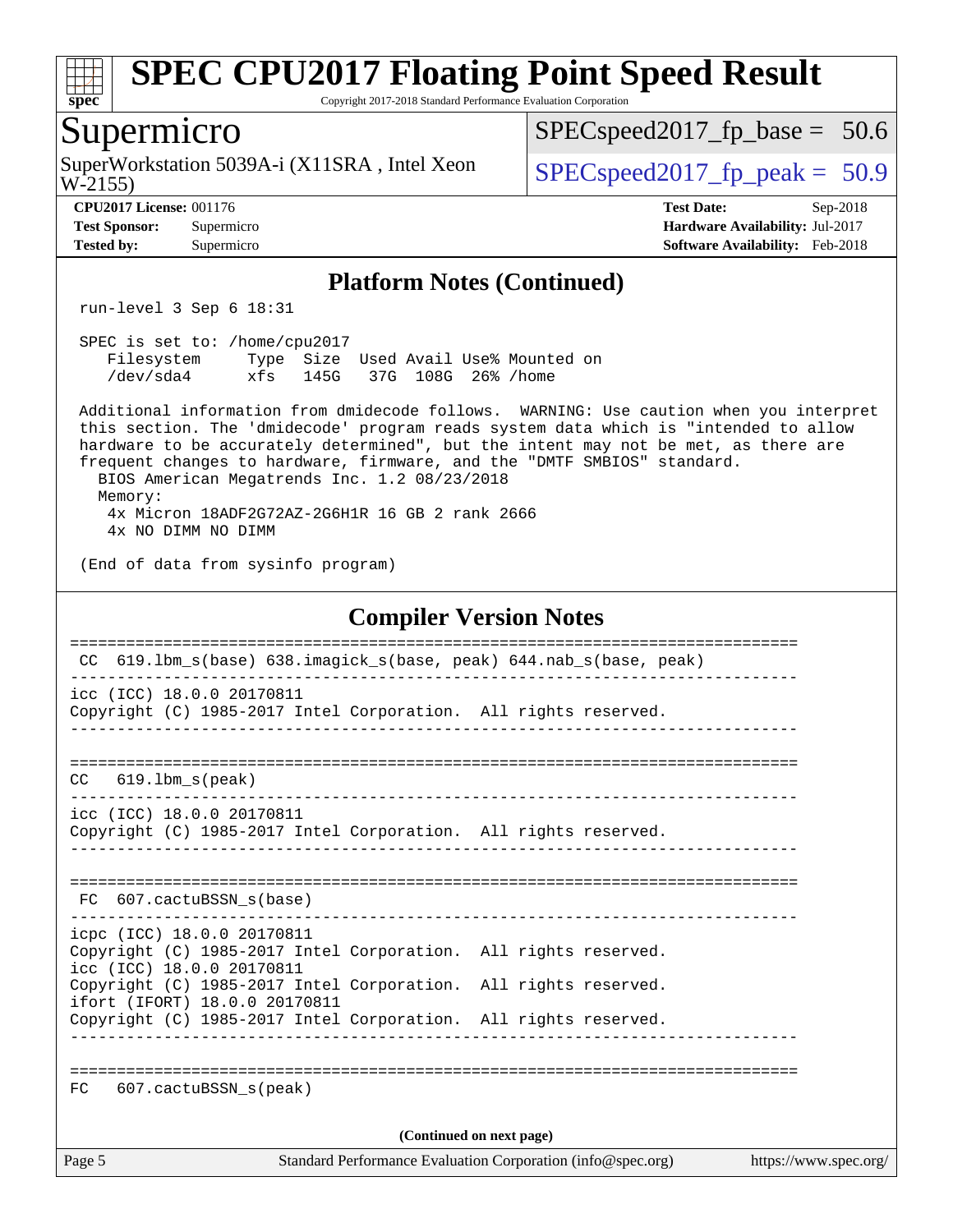

Copyright 2017-2018 Standard Performance Evaluation Corporation

# Supermicro

W-2155) SuperWorkstation 5039A-i  $(X11SRA,$  Intel Xeon  $SPECspeed2017_f$   $peak = 50.9$ 

[SPECspeed2017\\_fp\\_base =](http://www.spec.org/auto/cpu2017/Docs/result-fields.html#SPECspeed2017fpbase) 50.6

**[CPU2017 License:](http://www.spec.org/auto/cpu2017/Docs/result-fields.html#CPU2017License)** 001176 **[Test Date:](http://www.spec.org/auto/cpu2017/Docs/result-fields.html#TestDate)** Sep-2018 **[Test Sponsor:](http://www.spec.org/auto/cpu2017/Docs/result-fields.html#TestSponsor)** Supermicro **[Hardware Availability:](http://www.spec.org/auto/cpu2017/Docs/result-fields.html#HardwareAvailability)** Jul-2017 **[Tested by:](http://www.spec.org/auto/cpu2017/Docs/result-fields.html#Testedby)** Supermicro **[Software Availability:](http://www.spec.org/auto/cpu2017/Docs/result-fields.html#SoftwareAvailability)** Feb-2018

### **[Compiler Version Notes \(Continued\)](http://www.spec.org/auto/cpu2017/Docs/result-fields.html#CompilerVersionNotes)**

| icpc (ICC) 18.0.0 20170811            |  |  | Copyright (C) 1985-2017 Intel Corporation. All rights reserved. |  |  |  |
|---------------------------------------|--|--|-----------------------------------------------------------------|--|--|--|
| icc (ICC) 18.0.0 20170811             |  |  |                                                                 |  |  |  |
| ifort (IFORT) 18.0.0 20170811         |  |  | Copyright (C) 1985-2017 Intel Corporation. All rights reserved. |  |  |  |
|                                       |  |  | Copyright (C) 1985-2017 Intel Corporation. All rights reserved. |  |  |  |
|                                       |  |  |                                                                 |  |  |  |
| FC.                                   |  |  | 603.bwaves_s(base) 649.fotonik3d_s(base) 654.roms_s(base)       |  |  |  |
| ifort (IFORT) 18.0.0 20170811         |  |  |                                                                 |  |  |  |
|                                       |  |  | Copyright (C) 1985-2017 Intel Corporation. All rights reserved. |  |  |  |
|                                       |  |  |                                                                 |  |  |  |
| FC                                    |  |  | 603.bwaves_s(peak) 649.fotonik3d_s(peak) 654.roms_s(peak)       |  |  |  |
| ifort (IFORT) 18.0.0 20170811         |  |  | Copyright (C) 1985-2017 Intel Corporation. All rights reserved. |  |  |  |
|                                       |  |  |                                                                 |  |  |  |
|                                       |  |  |                                                                 |  |  |  |
|                                       |  |  | CC 621.wrf_s(base) 627.cam4_s(base, peak) 628.pop2_s(base)      |  |  |  |
| ifort (IFORT) 18.0.0 20170811         |  |  | Copyright (C) 1985-2017 Intel Corporation. All rights reserved. |  |  |  |
| icc (ICC) 18.0.0 20170811             |  |  |                                                                 |  |  |  |
|                                       |  |  | Copyright (C) 1985-2017 Intel Corporation. All rights reserved. |  |  |  |
|                                       |  |  |                                                                 |  |  |  |
| $CC$ 621.wrf_s(peak) 628.pop2_s(peak) |  |  |                                                                 |  |  |  |
| ifort (IFORT) 18.0.0 20170811         |  |  | Copyright (C) 1985-2017 Intel Corporation. All rights reserved. |  |  |  |
| icc (ICC) 18.0.0 20170811             |  |  |                                                                 |  |  |  |
|                                       |  |  | Copyright (C) 1985-2017 Intel Corporation. All rights reserved. |  |  |  |
|                                       |  |  |                                                                 |  |  |  |
|                                       |  |  | <b>Base Compiler Invocation</b>                                 |  |  |  |
|                                       |  |  |                                                                 |  |  |  |

[C benchmarks](http://www.spec.org/auto/cpu2017/Docs/result-fields.html#Cbenchmarks):

[icc](http://www.spec.org/cpu2017/results/res2018q4/cpu2017-20181002-09060.flags.html#user_CCbase_intel_icc_18.0_66fc1ee009f7361af1fbd72ca7dcefbb700085f36577c54f309893dd4ec40d12360134090235512931783d35fd58c0460139e722d5067c5574d8eaf2b3e37e92)

**(Continued on next page)**

Page 6 Standard Performance Evaluation Corporation [\(info@spec.org\)](mailto:info@spec.org) <https://www.spec.org/>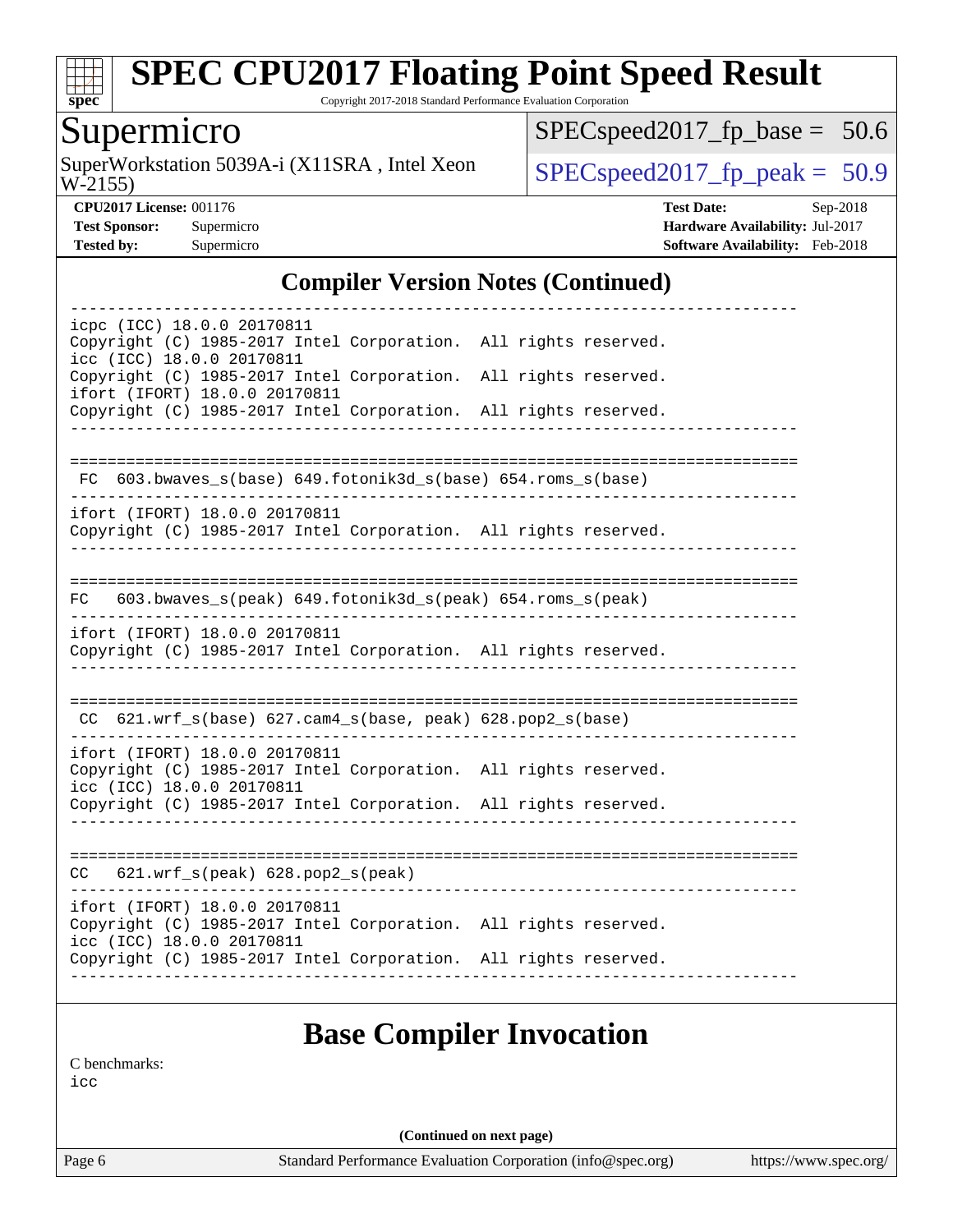

Copyright 2017-2018 Standard Performance Evaluation Corporation

## Supermicro

W-2155) SuperWorkstation 5039A-i (X11SRA, Intel Xeon  $\vert$  SPECspeed2017 fp\_peak = 50.9

 $SPECspeed2017_fp\_base = 50.6$ 

**[CPU2017 License:](http://www.spec.org/auto/cpu2017/Docs/result-fields.html#CPU2017License)** 001176 **[Test Date:](http://www.spec.org/auto/cpu2017/Docs/result-fields.html#TestDate)** Sep-2018 **[Test Sponsor:](http://www.spec.org/auto/cpu2017/Docs/result-fields.html#TestSponsor)** Supermicro **[Hardware Availability:](http://www.spec.org/auto/cpu2017/Docs/result-fields.html#HardwareAvailability)** Jul-2017 **[Tested by:](http://www.spec.org/auto/cpu2017/Docs/result-fields.html#Testedby)** Supermicro **[Software Availability:](http://www.spec.org/auto/cpu2017/Docs/result-fields.html#SoftwareAvailability)** Feb-2018

# **[Base Compiler Invocation \(Continued\)](http://www.spec.org/auto/cpu2017/Docs/result-fields.html#BaseCompilerInvocation)**

[Fortran benchmarks](http://www.spec.org/auto/cpu2017/Docs/result-fields.html#Fortranbenchmarks):

[ifort](http://www.spec.org/cpu2017/results/res2018q4/cpu2017-20181002-09060.flags.html#user_FCbase_intel_ifort_18.0_8111460550e3ca792625aed983ce982f94888b8b503583aa7ba2b8303487b4d8a21a13e7191a45c5fd58ff318f48f9492884d4413fa793fd88dd292cad7027ca)

[Benchmarks using both Fortran and C](http://www.spec.org/auto/cpu2017/Docs/result-fields.html#BenchmarksusingbothFortranandC): [ifort](http://www.spec.org/cpu2017/results/res2018q4/cpu2017-20181002-09060.flags.html#user_CC_FCbase_intel_ifort_18.0_8111460550e3ca792625aed983ce982f94888b8b503583aa7ba2b8303487b4d8a21a13e7191a45c5fd58ff318f48f9492884d4413fa793fd88dd292cad7027ca) [icc](http://www.spec.org/cpu2017/results/res2018q4/cpu2017-20181002-09060.flags.html#user_CC_FCbase_intel_icc_18.0_66fc1ee009f7361af1fbd72ca7dcefbb700085f36577c54f309893dd4ec40d12360134090235512931783d35fd58c0460139e722d5067c5574d8eaf2b3e37e92)

[Benchmarks using Fortran, C, and C++:](http://www.spec.org/auto/cpu2017/Docs/result-fields.html#BenchmarksusingFortranCandCXX) [icpc](http://www.spec.org/cpu2017/results/res2018q4/cpu2017-20181002-09060.flags.html#user_CC_CXX_FCbase_intel_icpc_18.0_c510b6838c7f56d33e37e94d029a35b4a7bccf4766a728ee175e80a419847e808290a9b78be685c44ab727ea267ec2f070ec5dc83b407c0218cded6866a35d07) [icc](http://www.spec.org/cpu2017/results/res2018q4/cpu2017-20181002-09060.flags.html#user_CC_CXX_FCbase_intel_icc_18.0_66fc1ee009f7361af1fbd72ca7dcefbb700085f36577c54f309893dd4ec40d12360134090235512931783d35fd58c0460139e722d5067c5574d8eaf2b3e37e92) [ifort](http://www.spec.org/cpu2017/results/res2018q4/cpu2017-20181002-09060.flags.html#user_CC_CXX_FCbase_intel_ifort_18.0_8111460550e3ca792625aed983ce982f94888b8b503583aa7ba2b8303487b4d8a21a13e7191a45c5fd58ff318f48f9492884d4413fa793fd88dd292cad7027ca)

### **[Base Portability Flags](http://www.spec.org/auto/cpu2017/Docs/result-fields.html#BasePortabilityFlags)**

 603.bwaves\_s: [-DSPEC\\_LP64](http://www.spec.org/cpu2017/results/res2018q4/cpu2017-20181002-09060.flags.html#suite_basePORTABILITY603_bwaves_s_DSPEC_LP64) 607.cactuBSSN\_s: [-DSPEC\\_LP64](http://www.spec.org/cpu2017/results/res2018q4/cpu2017-20181002-09060.flags.html#suite_basePORTABILITY607_cactuBSSN_s_DSPEC_LP64) 619.lbm\_s: [-DSPEC\\_LP64](http://www.spec.org/cpu2017/results/res2018q4/cpu2017-20181002-09060.flags.html#suite_basePORTABILITY619_lbm_s_DSPEC_LP64) 621.wrf\_s: [-DSPEC\\_LP64](http://www.spec.org/cpu2017/results/res2018q4/cpu2017-20181002-09060.flags.html#suite_basePORTABILITY621_wrf_s_DSPEC_LP64) [-DSPEC\\_CASE\\_FLAG](http://www.spec.org/cpu2017/results/res2018q4/cpu2017-20181002-09060.flags.html#b621.wrf_s_baseCPORTABILITY_DSPEC_CASE_FLAG) [-convert big\\_endian](http://www.spec.org/cpu2017/results/res2018q4/cpu2017-20181002-09060.flags.html#user_baseFPORTABILITY621_wrf_s_convert_big_endian_c3194028bc08c63ac5d04de18c48ce6d347e4e562e8892b8bdbdc0214820426deb8554edfa529a3fb25a586e65a3d812c835984020483e7e73212c4d31a38223) 627.cam4\_s: [-DSPEC\\_LP64](http://www.spec.org/cpu2017/results/res2018q4/cpu2017-20181002-09060.flags.html#suite_basePORTABILITY627_cam4_s_DSPEC_LP64) [-DSPEC\\_CASE\\_FLAG](http://www.spec.org/cpu2017/results/res2018q4/cpu2017-20181002-09060.flags.html#b627.cam4_s_baseCPORTABILITY_DSPEC_CASE_FLAG) 628.pop2\_s: [-DSPEC\\_LP64](http://www.spec.org/cpu2017/results/res2018q4/cpu2017-20181002-09060.flags.html#suite_basePORTABILITY628_pop2_s_DSPEC_LP64) [-DSPEC\\_CASE\\_FLAG](http://www.spec.org/cpu2017/results/res2018q4/cpu2017-20181002-09060.flags.html#b628.pop2_s_baseCPORTABILITY_DSPEC_CASE_FLAG) [-convert big\\_endian](http://www.spec.org/cpu2017/results/res2018q4/cpu2017-20181002-09060.flags.html#user_baseFPORTABILITY628_pop2_s_convert_big_endian_c3194028bc08c63ac5d04de18c48ce6d347e4e562e8892b8bdbdc0214820426deb8554edfa529a3fb25a586e65a3d812c835984020483e7e73212c4d31a38223) [-assume byterecl](http://www.spec.org/cpu2017/results/res2018q4/cpu2017-20181002-09060.flags.html#user_baseFPORTABILITY628_pop2_s_assume_byterecl_7e47d18b9513cf18525430bbf0f2177aa9bf368bc7a059c09b2c06a34b53bd3447c950d3f8d6c70e3faf3a05c8557d66a5798b567902e8849adc142926523472) 638.imagick\_s: [-DSPEC\\_LP64](http://www.spec.org/cpu2017/results/res2018q4/cpu2017-20181002-09060.flags.html#suite_basePORTABILITY638_imagick_s_DSPEC_LP64) 644.nab\_s: [-DSPEC\\_LP64](http://www.spec.org/cpu2017/results/res2018q4/cpu2017-20181002-09060.flags.html#suite_basePORTABILITY644_nab_s_DSPEC_LP64) 649.fotonik3d\_s: [-DSPEC\\_LP64](http://www.spec.org/cpu2017/results/res2018q4/cpu2017-20181002-09060.flags.html#suite_basePORTABILITY649_fotonik3d_s_DSPEC_LP64) 654.roms\_s: [-DSPEC\\_LP64](http://www.spec.org/cpu2017/results/res2018q4/cpu2017-20181002-09060.flags.html#suite_basePORTABILITY654_roms_s_DSPEC_LP64)

# **[Base Optimization Flags](http://www.spec.org/auto/cpu2017/Docs/result-fields.html#BaseOptimizationFlags)**

[C benchmarks](http://www.spec.org/auto/cpu2017/Docs/result-fields.html#Cbenchmarks):

[-xCORE-AVX512](http://www.spec.org/cpu2017/results/res2018q4/cpu2017-20181002-09060.flags.html#user_CCbase_f-xCORE-AVX512) [-ipo](http://www.spec.org/cpu2017/results/res2018q4/cpu2017-20181002-09060.flags.html#user_CCbase_f-ipo) [-O3](http://www.spec.org/cpu2017/results/res2018q4/cpu2017-20181002-09060.flags.html#user_CCbase_f-O3) [-no-prec-div](http://www.spec.org/cpu2017/results/res2018q4/cpu2017-20181002-09060.flags.html#user_CCbase_f-no-prec-div) [-qopt-prefetch](http://www.spec.org/cpu2017/results/res2018q4/cpu2017-20181002-09060.flags.html#user_CCbase_f-qopt-prefetch) [-ffinite-math-only](http://www.spec.org/cpu2017/results/res2018q4/cpu2017-20181002-09060.flags.html#user_CCbase_f_finite_math_only_cb91587bd2077682c4b38af759c288ed7c732db004271a9512da14a4f8007909a5f1427ecbf1a0fb78ff2a814402c6114ac565ca162485bbcae155b5e4258871) [-qopt-mem-layout-trans=3](http://www.spec.org/cpu2017/results/res2018q4/cpu2017-20181002-09060.flags.html#user_CCbase_f-qopt-mem-layout-trans_de80db37974c74b1f0e20d883f0b675c88c3b01e9d123adea9b28688d64333345fb62bc4a798493513fdb68f60282f9a726aa07f478b2f7113531aecce732043) [-qopenmp](http://www.spec.org/cpu2017/results/res2018q4/cpu2017-20181002-09060.flags.html#user_CCbase_qopenmp_16be0c44f24f464004c6784a7acb94aca937f053568ce72f94b139a11c7c168634a55f6653758ddd83bcf7b8463e8028bb0b48b77bcddc6b78d5d95bb1df2967) [-DSPEC\\_OPENMP](http://www.spec.org/cpu2017/results/res2018q4/cpu2017-20181002-09060.flags.html#suite_CCbase_DSPEC_OPENMP)

[Fortran benchmarks](http://www.spec.org/auto/cpu2017/Docs/result-fields.html#Fortranbenchmarks):

[-DSPEC\\_OPENMP](http://www.spec.org/cpu2017/results/res2018q4/cpu2017-20181002-09060.flags.html#suite_FCbase_DSPEC_OPENMP) [-xCORE-AVX512](http://www.spec.org/cpu2017/results/res2018q4/cpu2017-20181002-09060.flags.html#user_FCbase_f-xCORE-AVX512) [-ipo](http://www.spec.org/cpu2017/results/res2018q4/cpu2017-20181002-09060.flags.html#user_FCbase_f-ipo) [-O3](http://www.spec.org/cpu2017/results/res2018q4/cpu2017-20181002-09060.flags.html#user_FCbase_f-O3) [-no-prec-div](http://www.spec.org/cpu2017/results/res2018q4/cpu2017-20181002-09060.flags.html#user_FCbase_f-no-prec-div) [-qopt-prefetch](http://www.spec.org/cpu2017/results/res2018q4/cpu2017-20181002-09060.flags.html#user_FCbase_f-qopt-prefetch) [-ffinite-math-only](http://www.spec.org/cpu2017/results/res2018q4/cpu2017-20181002-09060.flags.html#user_FCbase_f_finite_math_only_cb91587bd2077682c4b38af759c288ed7c732db004271a9512da14a4f8007909a5f1427ecbf1a0fb78ff2a814402c6114ac565ca162485bbcae155b5e4258871) [-qopt-mem-layout-trans=3](http://www.spec.org/cpu2017/results/res2018q4/cpu2017-20181002-09060.flags.html#user_FCbase_f-qopt-mem-layout-trans_de80db37974c74b1f0e20d883f0b675c88c3b01e9d123adea9b28688d64333345fb62bc4a798493513fdb68f60282f9a726aa07f478b2f7113531aecce732043) [-qopenmp](http://www.spec.org/cpu2017/results/res2018q4/cpu2017-20181002-09060.flags.html#user_FCbase_qopenmp_16be0c44f24f464004c6784a7acb94aca937f053568ce72f94b139a11c7c168634a55f6653758ddd83bcf7b8463e8028bb0b48b77bcddc6b78d5d95bb1df2967) [-nostandard-realloc-lhs](http://www.spec.org/cpu2017/results/res2018q4/cpu2017-20181002-09060.flags.html#user_FCbase_f_2003_std_realloc_82b4557e90729c0f113870c07e44d33d6f5a304b4f63d4c15d2d0f1fab99f5daaed73bdb9275d9ae411527f28b936061aa8b9c8f2d63842963b95c9dd6426b8a) [-align array32byte](http://www.spec.org/cpu2017/results/res2018q4/cpu2017-20181002-09060.flags.html#user_FCbase_align_array32byte_b982fe038af199962ba9a80c053b8342c548c85b40b8e86eb3cc33dee0d7986a4af373ac2d51c3f7cf710a18d62fdce2948f201cd044323541f22fc0fffc51b6)

[Benchmarks using both Fortran and C](http://www.spec.org/auto/cpu2017/Docs/result-fields.html#BenchmarksusingbothFortranandC):

[-xCORE-AVX512](http://www.spec.org/cpu2017/results/res2018q4/cpu2017-20181002-09060.flags.html#user_CC_FCbase_f-xCORE-AVX512) [-ipo](http://www.spec.org/cpu2017/results/res2018q4/cpu2017-20181002-09060.flags.html#user_CC_FCbase_f-ipo) [-O3](http://www.spec.org/cpu2017/results/res2018q4/cpu2017-20181002-09060.flags.html#user_CC_FCbase_f-O3) [-no-prec-div](http://www.spec.org/cpu2017/results/res2018q4/cpu2017-20181002-09060.flags.html#user_CC_FCbase_f-no-prec-div) [-qopt-prefetch](http://www.spec.org/cpu2017/results/res2018q4/cpu2017-20181002-09060.flags.html#user_CC_FCbase_f-qopt-prefetch) [-ffinite-math-only](http://www.spec.org/cpu2017/results/res2018q4/cpu2017-20181002-09060.flags.html#user_CC_FCbase_f_finite_math_only_cb91587bd2077682c4b38af759c288ed7c732db004271a9512da14a4f8007909a5f1427ecbf1a0fb78ff2a814402c6114ac565ca162485bbcae155b5e4258871) [-qopt-mem-layout-trans=3](http://www.spec.org/cpu2017/results/res2018q4/cpu2017-20181002-09060.flags.html#user_CC_FCbase_f-qopt-mem-layout-trans_de80db37974c74b1f0e20d883f0b675c88c3b01e9d123adea9b28688d64333345fb62bc4a798493513fdb68f60282f9a726aa07f478b2f7113531aecce732043) [-qopenmp](http://www.spec.org/cpu2017/results/res2018q4/cpu2017-20181002-09060.flags.html#user_CC_FCbase_qopenmp_16be0c44f24f464004c6784a7acb94aca937f053568ce72f94b139a11c7c168634a55f6653758ddd83bcf7b8463e8028bb0b48b77bcddc6b78d5d95bb1df2967) [-DSPEC\\_OPENMP](http://www.spec.org/cpu2017/results/res2018q4/cpu2017-20181002-09060.flags.html#suite_CC_FCbase_DSPEC_OPENMP) [-nostandard-realloc-lhs](http://www.spec.org/cpu2017/results/res2018q4/cpu2017-20181002-09060.flags.html#user_CC_FCbase_f_2003_std_realloc_82b4557e90729c0f113870c07e44d33d6f5a304b4f63d4c15d2d0f1fab99f5daaed73bdb9275d9ae411527f28b936061aa8b9c8f2d63842963b95c9dd6426b8a) [-align array32byte](http://www.spec.org/cpu2017/results/res2018q4/cpu2017-20181002-09060.flags.html#user_CC_FCbase_align_array32byte_b982fe038af199962ba9a80c053b8342c548c85b40b8e86eb3cc33dee0d7986a4af373ac2d51c3f7cf710a18d62fdce2948f201cd044323541f22fc0fffc51b6)

[Benchmarks using Fortran, C, and C++:](http://www.spec.org/auto/cpu2017/Docs/result-fields.html#BenchmarksusingFortranCandCXX)

```
-xCORE-AVX512 -ipo -O3 -no-prec-div -qopt-prefetch
-ffinite-math-only -qopt-mem-layout-trans=3 -qopenmp -DSPEC_OPENMP
```
**(Continued on next page)**

| Page 7 | Standard Performance Evaluation Corporation (info@spec.org) | https://www.spec.org/ |
|--------|-------------------------------------------------------------|-----------------------|
|--------|-------------------------------------------------------------|-----------------------|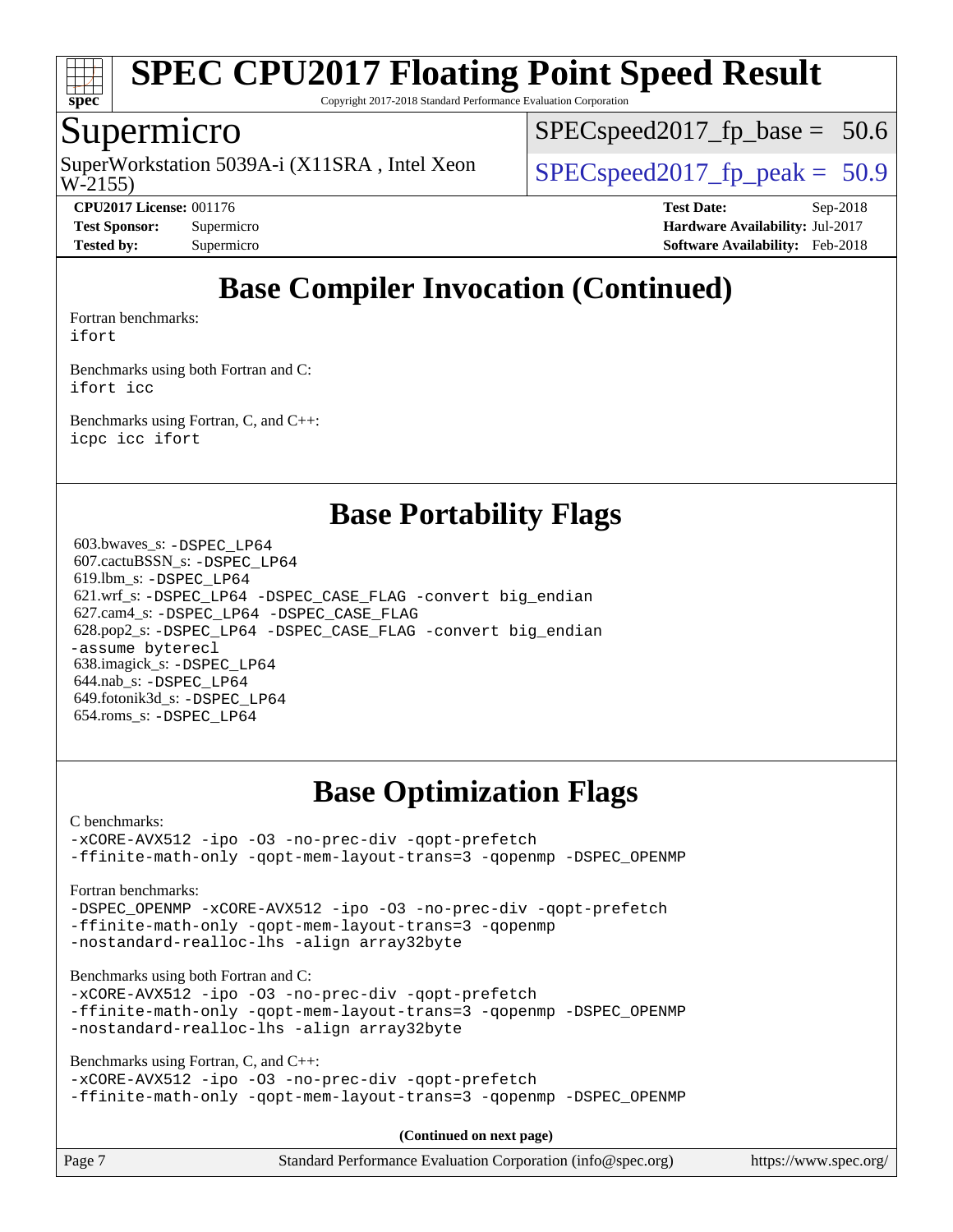

Copyright 2017-2018 Standard Performance Evaluation Corporation

## Supermicro

W-2155) SuperWorkstation 5039A-i (X11SRA, Intel Xeon  $\vert$  [SPECspeed2017\\_fp\\_peak =](http://www.spec.org/auto/cpu2017/Docs/result-fields.html#SPECspeed2017fppeak) 50.9

[SPECspeed2017\\_fp\\_base =](http://www.spec.org/auto/cpu2017/Docs/result-fields.html#SPECspeed2017fpbase) 50.6

**[Tested by:](http://www.spec.org/auto/cpu2017/Docs/result-fields.html#Testedby)** Supermicro **[Software Availability:](http://www.spec.org/auto/cpu2017/Docs/result-fields.html#SoftwareAvailability)** Feb-2018

**[CPU2017 License:](http://www.spec.org/auto/cpu2017/Docs/result-fields.html#CPU2017License)** 001176 **[Test Date:](http://www.spec.org/auto/cpu2017/Docs/result-fields.html#TestDate)** Sep-2018 **[Test Sponsor:](http://www.spec.org/auto/cpu2017/Docs/result-fields.html#TestSponsor)** Supermicro **[Hardware Availability:](http://www.spec.org/auto/cpu2017/Docs/result-fields.html#HardwareAvailability)** Jul-2017

# **[Base Optimization Flags \(Continued\)](http://www.spec.org/auto/cpu2017/Docs/result-fields.html#BaseOptimizationFlags)**

[Benchmarks using Fortran, C, and C++](http://www.spec.org/auto/cpu2017/Docs/result-fields.html#BenchmarksusingFortranCandCXX) (continued): [-nostandard-realloc-lhs](http://www.spec.org/cpu2017/results/res2018q4/cpu2017-20181002-09060.flags.html#user_CC_CXX_FCbase_f_2003_std_realloc_82b4557e90729c0f113870c07e44d33d6f5a304b4f63d4c15d2d0f1fab99f5daaed73bdb9275d9ae411527f28b936061aa8b9c8f2d63842963b95c9dd6426b8a) [-align array32byte](http://www.spec.org/cpu2017/results/res2018q4/cpu2017-20181002-09060.flags.html#user_CC_CXX_FCbase_align_array32byte_b982fe038af199962ba9a80c053b8342c548c85b40b8e86eb3cc33dee0d7986a4af373ac2d51c3f7cf710a18d62fdce2948f201cd044323541f22fc0fffc51b6)

## **[Base Other Flags](http://www.spec.org/auto/cpu2017/Docs/result-fields.html#BaseOtherFlags)**

[C benchmarks](http://www.spec.org/auto/cpu2017/Docs/result-fields.html#Cbenchmarks):  $-m64 - std= c11$  $-m64 - std= c11$ 

[Fortran benchmarks](http://www.spec.org/auto/cpu2017/Docs/result-fields.html#Fortranbenchmarks): [-m64](http://www.spec.org/cpu2017/results/res2018q4/cpu2017-20181002-09060.flags.html#user_FCbase_intel_intel64_18.0_af43caccfc8ded86e7699f2159af6efc7655f51387b94da716254467f3c01020a5059329e2569e4053f409e7c9202a7efc638f7a6d1ffb3f52dea4a3e31d82ab)

[Benchmarks using both Fortran and C](http://www.spec.org/auto/cpu2017/Docs/result-fields.html#BenchmarksusingbothFortranandC):  $-m64 - std= c11$  $-m64 - std= c11$ 

[Benchmarks using Fortran, C, and C++:](http://www.spec.org/auto/cpu2017/Docs/result-fields.html#BenchmarksusingFortranCandCXX)  $-m64 - std = c11$  $-m64 - std = c11$ 

# **[Peak Compiler Invocation](http://www.spec.org/auto/cpu2017/Docs/result-fields.html#PeakCompilerInvocation)**

[C benchmarks](http://www.spec.org/auto/cpu2017/Docs/result-fields.html#Cbenchmarks): [icc](http://www.spec.org/cpu2017/results/res2018q4/cpu2017-20181002-09060.flags.html#user_CCpeak_intel_icc_18.0_66fc1ee009f7361af1fbd72ca7dcefbb700085f36577c54f309893dd4ec40d12360134090235512931783d35fd58c0460139e722d5067c5574d8eaf2b3e37e92)

[Fortran benchmarks](http://www.spec.org/auto/cpu2017/Docs/result-fields.html#Fortranbenchmarks): [ifort](http://www.spec.org/cpu2017/results/res2018q4/cpu2017-20181002-09060.flags.html#user_FCpeak_intel_ifort_18.0_8111460550e3ca792625aed983ce982f94888b8b503583aa7ba2b8303487b4d8a21a13e7191a45c5fd58ff318f48f9492884d4413fa793fd88dd292cad7027ca)

[Benchmarks using both Fortran and C](http://www.spec.org/auto/cpu2017/Docs/result-fields.html#BenchmarksusingbothFortranandC): [ifort](http://www.spec.org/cpu2017/results/res2018q4/cpu2017-20181002-09060.flags.html#user_CC_FCpeak_intel_ifort_18.0_8111460550e3ca792625aed983ce982f94888b8b503583aa7ba2b8303487b4d8a21a13e7191a45c5fd58ff318f48f9492884d4413fa793fd88dd292cad7027ca) [icc](http://www.spec.org/cpu2017/results/res2018q4/cpu2017-20181002-09060.flags.html#user_CC_FCpeak_intel_icc_18.0_66fc1ee009f7361af1fbd72ca7dcefbb700085f36577c54f309893dd4ec40d12360134090235512931783d35fd58c0460139e722d5067c5574d8eaf2b3e37e92)

[Benchmarks using Fortran, C, and C++:](http://www.spec.org/auto/cpu2017/Docs/result-fields.html#BenchmarksusingFortranCandCXX) [icpc](http://www.spec.org/cpu2017/results/res2018q4/cpu2017-20181002-09060.flags.html#user_CC_CXX_FCpeak_intel_icpc_18.0_c510b6838c7f56d33e37e94d029a35b4a7bccf4766a728ee175e80a419847e808290a9b78be685c44ab727ea267ec2f070ec5dc83b407c0218cded6866a35d07) [icc](http://www.spec.org/cpu2017/results/res2018q4/cpu2017-20181002-09060.flags.html#user_CC_CXX_FCpeak_intel_icc_18.0_66fc1ee009f7361af1fbd72ca7dcefbb700085f36577c54f309893dd4ec40d12360134090235512931783d35fd58c0460139e722d5067c5574d8eaf2b3e37e92) [ifort](http://www.spec.org/cpu2017/results/res2018q4/cpu2017-20181002-09060.flags.html#user_CC_CXX_FCpeak_intel_ifort_18.0_8111460550e3ca792625aed983ce982f94888b8b503583aa7ba2b8303487b4d8a21a13e7191a45c5fd58ff318f48f9492884d4413fa793fd88dd292cad7027ca)

# **[Peak Portability Flags](http://www.spec.org/auto/cpu2017/Docs/result-fields.html#PeakPortabilityFlags)**

Same as Base Portability Flags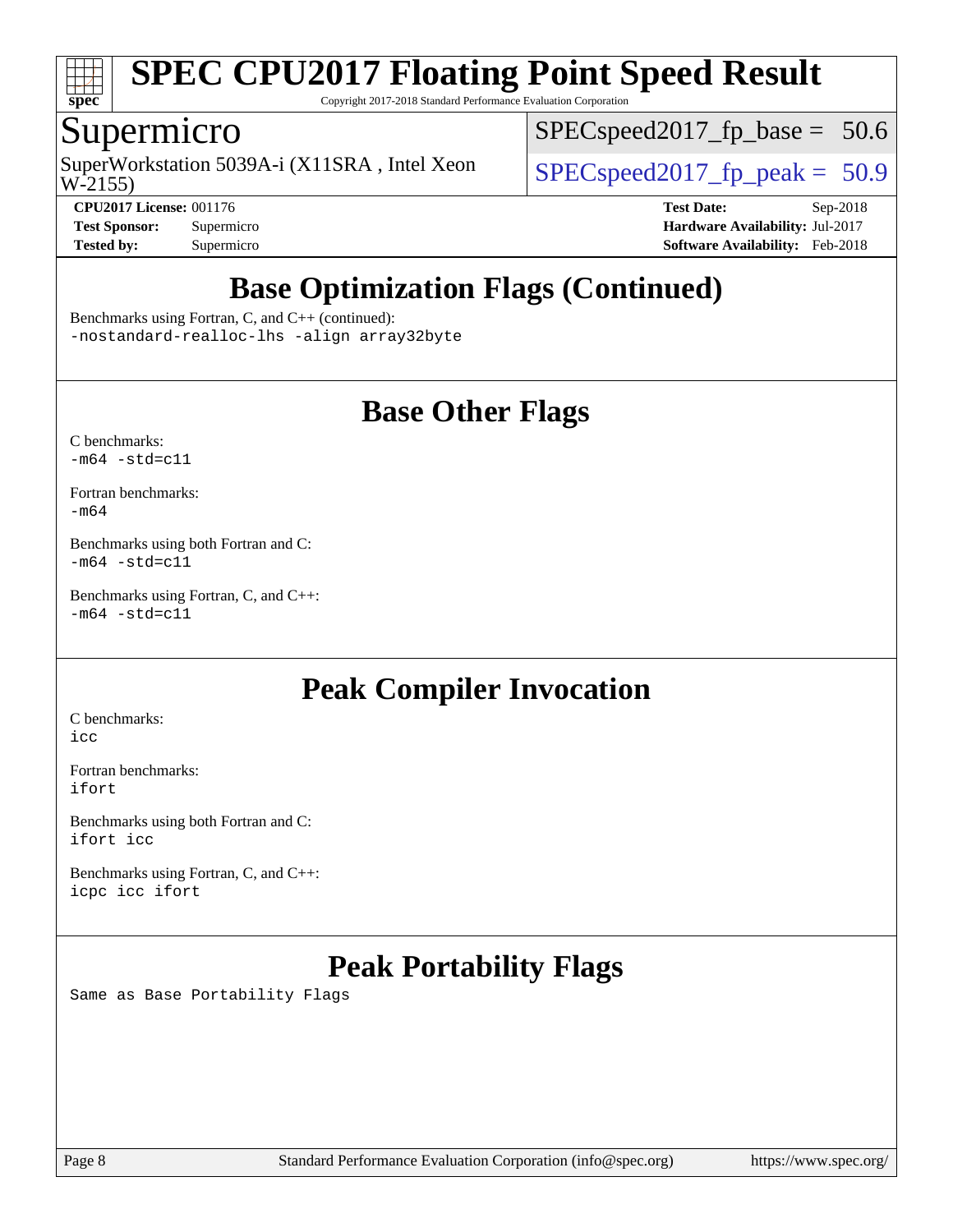

Copyright 2017-2018 Standard Performance Evaluation Corporation

## Supermicro

W-2155) SuperWorkstation 5039A-i (X11SRA, Intel Xeon  $\vert$  SPECspeed2017 fp\_peak = 50.9

 $SPECspeed2017_fp\_base = 50.6$ 

**[Tested by:](http://www.spec.org/auto/cpu2017/Docs/result-fields.html#Testedby)** Supermicro **[Software Availability:](http://www.spec.org/auto/cpu2017/Docs/result-fields.html#SoftwareAvailability)** Feb-2018

**[CPU2017 License:](http://www.spec.org/auto/cpu2017/Docs/result-fields.html#CPU2017License)** 001176 **[Test Date:](http://www.spec.org/auto/cpu2017/Docs/result-fields.html#TestDate)** Sep-2018 **[Test Sponsor:](http://www.spec.org/auto/cpu2017/Docs/result-fields.html#TestSponsor)** Supermicro **[Hardware Availability:](http://www.spec.org/auto/cpu2017/Docs/result-fields.html#HardwareAvailability)** Jul-2017

# **[Peak Optimization Flags](http://www.spec.org/auto/cpu2017/Docs/result-fields.html#PeakOptimizationFlags)**

```
C benchmarks:
```
 619.lbm\_s: [-prof-gen](http://www.spec.org/cpu2017/results/res2018q4/cpu2017-20181002-09060.flags.html#user_peakPASS1_CFLAGSPASS1_LDFLAGS619_lbm_s_prof_gen_5aa4926d6013ddb2a31985c654b3eb18169fc0c6952a63635c234f711e6e63dd76e94ad52365559451ec499a2cdb89e4dc58ba4c67ef54ca681ffbe1461d6b36)(pass 1) [-prof-use](http://www.spec.org/cpu2017/results/res2018q4/cpu2017-20181002-09060.flags.html#user_peakPASS2_CFLAGSPASS2_LDFLAGS619_lbm_s_prof_use_1a21ceae95f36a2b53c25747139a6c16ca95bd9def2a207b4f0849963b97e94f5260e30a0c64f4bb623698870e679ca08317ef8150905d41bd88c6f78df73f19)(pass 2) [-O2](http://www.spec.org/cpu2017/results/res2018q4/cpu2017-20181002-09060.flags.html#user_peakPASS1_COPTIMIZE619_lbm_s_f-O2) [-xCORE-AVX512](http://www.spec.org/cpu2017/results/res2018q4/cpu2017-20181002-09060.flags.html#user_peakPASS2_COPTIMIZE619_lbm_s_f-xCORE-AVX512) [-qopt-prefetch](http://www.spec.org/cpu2017/results/res2018q4/cpu2017-20181002-09060.flags.html#user_peakPASS1_COPTIMIZEPASS2_COPTIMIZE619_lbm_s_f-qopt-prefetch) [-ipo](http://www.spec.org/cpu2017/results/res2018q4/cpu2017-20181002-09060.flags.html#user_peakPASS2_COPTIMIZE619_lbm_s_f-ipo) [-O3](http://www.spec.org/cpu2017/results/res2018q4/cpu2017-20181002-09060.flags.html#user_peakPASS2_COPTIMIZE619_lbm_s_f-O3) [-ffinite-math-only](http://www.spec.org/cpu2017/results/res2018q4/cpu2017-20181002-09060.flags.html#user_peakPASS1_COPTIMIZEPASS2_COPTIMIZE619_lbm_s_f_finite_math_only_cb91587bd2077682c4b38af759c288ed7c732db004271a9512da14a4f8007909a5f1427ecbf1a0fb78ff2a814402c6114ac565ca162485bbcae155b5e4258871) [-no-prec-div](http://www.spec.org/cpu2017/results/res2018q4/cpu2017-20181002-09060.flags.html#user_peakPASS2_COPTIMIZE619_lbm_s_f-no-prec-div) [-qopt-mem-layout-trans=3](http://www.spec.org/cpu2017/results/res2018q4/cpu2017-20181002-09060.flags.html#user_peakPASS1_COPTIMIZEPASS2_COPTIMIZE619_lbm_s_f-qopt-mem-layout-trans_de80db37974c74b1f0e20d883f0b675c88c3b01e9d123adea9b28688d64333345fb62bc4a798493513fdb68f60282f9a726aa07f478b2f7113531aecce732043) [-DSPEC\\_SUPPRESS\\_OPENMP](http://www.spec.org/cpu2017/results/res2018q4/cpu2017-20181002-09060.flags.html#suite_peakPASS1_COPTIMIZE619_lbm_s_DSPEC_SUPPRESS_OPENMP) [-qopenmp](http://www.spec.org/cpu2017/results/res2018q4/cpu2017-20181002-09060.flags.html#user_peakPASS2_COPTIMIZE619_lbm_s_qopenmp_16be0c44f24f464004c6784a7acb94aca937f053568ce72f94b139a11c7c168634a55f6653758ddd83bcf7b8463e8028bb0b48b77bcddc6b78d5d95bb1df2967) [-DSPEC\\_OPENMP](http://www.spec.org/cpu2017/results/res2018q4/cpu2017-20181002-09060.flags.html#suite_peakPASS2_COPTIMIZE619_lbm_s_DSPEC_OPENMP)

638.imagick\_s: basepeak = yes

 644.nab\_s: [-xCORE-AVX512](http://www.spec.org/cpu2017/results/res2018q4/cpu2017-20181002-09060.flags.html#user_peakCOPTIMIZE644_nab_s_f-xCORE-AVX512) [-ipo](http://www.spec.org/cpu2017/results/res2018q4/cpu2017-20181002-09060.flags.html#user_peakCOPTIMIZE644_nab_s_f-ipo) [-O3](http://www.spec.org/cpu2017/results/res2018q4/cpu2017-20181002-09060.flags.html#user_peakCOPTIMIZE644_nab_s_f-O3) [-no-prec-div](http://www.spec.org/cpu2017/results/res2018q4/cpu2017-20181002-09060.flags.html#user_peakCOPTIMIZE644_nab_s_f-no-prec-div) [-qopt-prefetch](http://www.spec.org/cpu2017/results/res2018q4/cpu2017-20181002-09060.flags.html#user_peakCOPTIMIZE644_nab_s_f-qopt-prefetch) [-ffinite-math-only](http://www.spec.org/cpu2017/results/res2018q4/cpu2017-20181002-09060.flags.html#user_peakCOPTIMIZE644_nab_s_f_finite_math_only_cb91587bd2077682c4b38af759c288ed7c732db004271a9512da14a4f8007909a5f1427ecbf1a0fb78ff2a814402c6114ac565ca162485bbcae155b5e4258871) [-qopt-mem-layout-trans=3](http://www.spec.org/cpu2017/results/res2018q4/cpu2017-20181002-09060.flags.html#user_peakCOPTIMIZE644_nab_s_f-qopt-mem-layout-trans_de80db37974c74b1f0e20d883f0b675c88c3b01e9d123adea9b28688d64333345fb62bc4a798493513fdb68f60282f9a726aa07f478b2f7113531aecce732043) [-qopenmp](http://www.spec.org/cpu2017/results/res2018q4/cpu2017-20181002-09060.flags.html#user_peakCOPTIMIZE644_nab_s_qopenmp_16be0c44f24f464004c6784a7acb94aca937f053568ce72f94b139a11c7c168634a55f6653758ddd83bcf7b8463e8028bb0b48b77bcddc6b78d5d95bb1df2967) [-DSPEC\\_OPENMP](http://www.spec.org/cpu2017/results/res2018q4/cpu2017-20181002-09060.flags.html#suite_peakCOPTIMIZE644_nab_s_DSPEC_OPENMP)

[Fortran benchmarks](http://www.spec.org/auto/cpu2017/Docs/result-fields.html#Fortranbenchmarks):

 $603.bwaves$  s: basepeak = yes

 $649.$ fotonik $3d$ <sub>-</sub>s: basepeak = yes

```
654.roms s: -p\text{rof-qen(pass 1)} -p\text{rof-use(pass 2)} -DSPEC SUPPRESS OPENMP
-DSPEC_OPENMP -O2 -xCORE-AVX512 -qopt-prefetch -ipo -O3
-ffinite-math-only -no-prec-div -qopt-mem-layout-trans=3
-qopenmp -nostandard-realloc-lhs -align array32byte
```
[Benchmarks using both Fortran and C](http://www.spec.org/auto/cpu2017/Docs/result-fields.html#BenchmarksusingbothFortranandC):

 621.wrf\_s: [-prof-gen](http://www.spec.org/cpu2017/results/res2018q4/cpu2017-20181002-09060.flags.html#user_peakPASS1_CFLAGSPASS1_FFLAGSPASS1_LDFLAGS621_wrf_s_prof_gen_5aa4926d6013ddb2a31985c654b3eb18169fc0c6952a63635c234f711e6e63dd76e94ad52365559451ec499a2cdb89e4dc58ba4c67ef54ca681ffbe1461d6b36)(pass 1) [-prof-use](http://www.spec.org/cpu2017/results/res2018q4/cpu2017-20181002-09060.flags.html#user_peakPASS2_CFLAGSPASS2_FFLAGSPASS2_LDFLAGS621_wrf_s_prof_use_1a21ceae95f36a2b53c25747139a6c16ca95bd9def2a207b4f0849963b97e94f5260e30a0c64f4bb623698870e679ca08317ef8150905d41bd88c6f78df73f19)(pass 2) [-O2](http://www.spec.org/cpu2017/results/res2018q4/cpu2017-20181002-09060.flags.html#user_peakPASS1_COPTIMIZEPASS1_FOPTIMIZE621_wrf_s_f-O2) [-xCORE-AVX512](http://www.spec.org/cpu2017/results/res2018q4/cpu2017-20181002-09060.flags.html#user_peakPASS2_COPTIMIZEPASS2_FOPTIMIZE621_wrf_s_f-xCORE-AVX512) [-qopt-prefetch](http://www.spec.org/cpu2017/results/res2018q4/cpu2017-20181002-09060.flags.html#user_peakPASS1_COPTIMIZEPASS1_FOPTIMIZEPASS2_COPTIMIZEPASS2_FOPTIMIZE621_wrf_s_f-qopt-prefetch) [-ipo](http://www.spec.org/cpu2017/results/res2018q4/cpu2017-20181002-09060.flags.html#user_peakPASS2_COPTIMIZEPASS2_FOPTIMIZE621_wrf_s_f-ipo) [-O3](http://www.spec.org/cpu2017/results/res2018q4/cpu2017-20181002-09060.flags.html#user_peakPASS2_COPTIMIZEPASS2_FOPTIMIZE621_wrf_s_f-O3) [-ffinite-math-only](http://www.spec.org/cpu2017/results/res2018q4/cpu2017-20181002-09060.flags.html#user_peakPASS1_COPTIMIZEPASS1_FOPTIMIZEPASS2_COPTIMIZEPASS2_FOPTIMIZE621_wrf_s_f_finite_math_only_cb91587bd2077682c4b38af759c288ed7c732db004271a9512da14a4f8007909a5f1427ecbf1a0fb78ff2a814402c6114ac565ca162485bbcae155b5e4258871) [-no-prec-div](http://www.spec.org/cpu2017/results/res2018q4/cpu2017-20181002-09060.flags.html#user_peakPASS2_COPTIMIZEPASS2_FOPTIMIZE621_wrf_s_f-no-prec-div) [-qopt-mem-layout-trans=3](http://www.spec.org/cpu2017/results/res2018q4/cpu2017-20181002-09060.flags.html#user_peakPASS1_COPTIMIZEPASS1_FOPTIMIZEPASS2_COPTIMIZEPASS2_FOPTIMIZE621_wrf_s_f-qopt-mem-layout-trans_de80db37974c74b1f0e20d883f0b675c88c3b01e9d123adea9b28688d64333345fb62bc4a798493513fdb68f60282f9a726aa07f478b2f7113531aecce732043) [-DSPEC\\_SUPPRESS\\_OPENMP](http://www.spec.org/cpu2017/results/res2018q4/cpu2017-20181002-09060.flags.html#suite_peakPASS1_COPTIMIZEPASS1_FOPTIMIZE621_wrf_s_DSPEC_SUPPRESS_OPENMP) [-qopenmp](http://www.spec.org/cpu2017/results/res2018q4/cpu2017-20181002-09060.flags.html#user_peakPASS2_COPTIMIZEPASS2_FOPTIMIZE621_wrf_s_qopenmp_16be0c44f24f464004c6784a7acb94aca937f053568ce72f94b139a11c7c168634a55f6653758ddd83bcf7b8463e8028bb0b48b77bcddc6b78d5d95bb1df2967) [-DSPEC\\_OPENMP](http://www.spec.org/cpu2017/results/res2018q4/cpu2017-20181002-09060.flags.html#suite_peakPASS2_COPTIMIZEPASS2_FOPTIMIZE621_wrf_s_DSPEC_OPENMP) [-nostandard-realloc-lhs](http://www.spec.org/cpu2017/results/res2018q4/cpu2017-20181002-09060.flags.html#user_peakEXTRA_FOPTIMIZE621_wrf_s_f_2003_std_realloc_82b4557e90729c0f113870c07e44d33d6f5a304b4f63d4c15d2d0f1fab99f5daaed73bdb9275d9ae411527f28b936061aa8b9c8f2d63842963b95c9dd6426b8a) [-align array32byte](http://www.spec.org/cpu2017/results/res2018q4/cpu2017-20181002-09060.flags.html#user_peakEXTRA_FOPTIMIZE621_wrf_s_align_array32byte_b982fe038af199962ba9a80c053b8342c548c85b40b8e86eb3cc33dee0d7986a4af373ac2d51c3f7cf710a18d62fdce2948f201cd044323541f22fc0fffc51b6)

 627.cam4\_s: [-xCORE-AVX512](http://www.spec.org/cpu2017/results/res2018q4/cpu2017-20181002-09060.flags.html#user_peakCOPTIMIZEFOPTIMIZE627_cam4_s_f-xCORE-AVX512) [-ipo](http://www.spec.org/cpu2017/results/res2018q4/cpu2017-20181002-09060.flags.html#user_peakCOPTIMIZEFOPTIMIZE627_cam4_s_f-ipo) [-O3](http://www.spec.org/cpu2017/results/res2018q4/cpu2017-20181002-09060.flags.html#user_peakCOPTIMIZEFOPTIMIZE627_cam4_s_f-O3) [-no-prec-div](http://www.spec.org/cpu2017/results/res2018q4/cpu2017-20181002-09060.flags.html#user_peakCOPTIMIZEFOPTIMIZE627_cam4_s_f-no-prec-div) [-qopt-prefetch](http://www.spec.org/cpu2017/results/res2018q4/cpu2017-20181002-09060.flags.html#user_peakCOPTIMIZEFOPTIMIZE627_cam4_s_f-qopt-prefetch) [-ffinite-math-only](http://www.spec.org/cpu2017/results/res2018q4/cpu2017-20181002-09060.flags.html#user_peakCOPTIMIZEFOPTIMIZE627_cam4_s_f_finite_math_only_cb91587bd2077682c4b38af759c288ed7c732db004271a9512da14a4f8007909a5f1427ecbf1a0fb78ff2a814402c6114ac565ca162485bbcae155b5e4258871) [-qopt-mem-layout-trans=3](http://www.spec.org/cpu2017/results/res2018q4/cpu2017-20181002-09060.flags.html#user_peakCOPTIMIZEFOPTIMIZE627_cam4_s_f-qopt-mem-layout-trans_de80db37974c74b1f0e20d883f0b675c88c3b01e9d123adea9b28688d64333345fb62bc4a798493513fdb68f60282f9a726aa07f478b2f7113531aecce732043) [-qopenmp](http://www.spec.org/cpu2017/results/res2018q4/cpu2017-20181002-09060.flags.html#user_peakCOPTIMIZEFOPTIMIZE627_cam4_s_qopenmp_16be0c44f24f464004c6784a7acb94aca937f053568ce72f94b139a11c7c168634a55f6653758ddd83bcf7b8463e8028bb0b48b77bcddc6b78d5d95bb1df2967) [-DSPEC\\_OPENMP](http://www.spec.org/cpu2017/results/res2018q4/cpu2017-20181002-09060.flags.html#suite_peakCOPTIMIZEFOPTIMIZE627_cam4_s_DSPEC_OPENMP) [-nostandard-realloc-lhs](http://www.spec.org/cpu2017/results/res2018q4/cpu2017-20181002-09060.flags.html#user_peakEXTRA_FOPTIMIZE627_cam4_s_f_2003_std_realloc_82b4557e90729c0f113870c07e44d33d6f5a304b4f63d4c15d2d0f1fab99f5daaed73bdb9275d9ae411527f28b936061aa8b9c8f2d63842963b95c9dd6426b8a) [-align array32byte](http://www.spec.org/cpu2017/results/res2018q4/cpu2017-20181002-09060.flags.html#user_peakEXTRA_FOPTIMIZE627_cam4_s_align_array32byte_b982fe038af199962ba9a80c053b8342c548c85b40b8e86eb3cc33dee0d7986a4af373ac2d51c3f7cf710a18d62fdce2948f201cd044323541f22fc0fffc51b6)

```
 628.pop2_s: Same as 621.wrf_s
```
[Benchmarks using Fortran, C, and C++](http://www.spec.org/auto/cpu2017/Docs/result-fields.html#BenchmarksusingFortranCandCXX): [-prof-gen](http://www.spec.org/cpu2017/results/res2018q4/cpu2017-20181002-09060.flags.html#user_CC_CXX_FCpeak_prof_gen_5aa4926d6013ddb2a31985c654b3eb18169fc0c6952a63635c234f711e6e63dd76e94ad52365559451ec499a2cdb89e4dc58ba4c67ef54ca681ffbe1461d6b36)(pass 1) [-prof-use](http://www.spec.org/cpu2017/results/res2018q4/cpu2017-20181002-09060.flags.html#user_CC_CXX_FCpeak_prof_use_1a21ceae95f36a2b53c25747139a6c16ca95bd9def2a207b4f0849963b97e94f5260e30a0c64f4bb623698870e679ca08317ef8150905d41bd88c6f78df73f19)(pass 2) [-O2](http://www.spec.org/cpu2017/results/res2018q4/cpu2017-20181002-09060.flags.html#user_CC_CXX_FCpeak_f-O2) [-xCORE-AVX512](http://www.spec.org/cpu2017/results/res2018q4/cpu2017-20181002-09060.flags.html#user_CC_CXX_FCpeak_f-xCORE-AVX512) [-qopt-prefetch](http://www.spec.org/cpu2017/results/res2018q4/cpu2017-20181002-09060.flags.html#user_CC_CXX_FCpeak_f-qopt-prefetch) [-ipo](http://www.spec.org/cpu2017/results/res2018q4/cpu2017-20181002-09060.flags.html#user_CC_CXX_FCpeak_f-ipo) [-O3](http://www.spec.org/cpu2017/results/res2018q4/cpu2017-20181002-09060.flags.html#user_CC_CXX_FCpeak_f-O3) [-ffinite-math-only](http://www.spec.org/cpu2017/results/res2018q4/cpu2017-20181002-09060.flags.html#user_CC_CXX_FCpeak_f_finite_math_only_cb91587bd2077682c4b38af759c288ed7c732db004271a9512da14a4f8007909a5f1427ecbf1a0fb78ff2a814402c6114ac565ca162485bbcae155b5e4258871) [-no-prec-div](http://www.spec.org/cpu2017/results/res2018q4/cpu2017-20181002-09060.flags.html#user_CC_CXX_FCpeak_f-no-prec-div) [-qopt-mem-layout-trans=3](http://www.spec.org/cpu2017/results/res2018q4/cpu2017-20181002-09060.flags.html#user_CC_CXX_FCpeak_f-qopt-mem-layout-trans_de80db37974c74b1f0e20d883f0b675c88c3b01e9d123adea9b28688d64333345fb62bc4a798493513fdb68f60282f9a726aa07f478b2f7113531aecce732043) [-DSPEC\\_SUPPRESS\\_OPENMP](http://www.spec.org/cpu2017/results/res2018q4/cpu2017-20181002-09060.flags.html#suite_CC_CXX_FCpeak_DSPEC_SUPPRESS_OPENMP) [-qopenmp](http://www.spec.org/cpu2017/results/res2018q4/cpu2017-20181002-09060.flags.html#user_CC_CXX_FCpeak_qopenmp_16be0c44f24f464004c6784a7acb94aca937f053568ce72f94b139a11c7c168634a55f6653758ddd83bcf7b8463e8028bb0b48b77bcddc6b78d5d95bb1df2967) [-DSPEC\\_OPENMP](http://www.spec.org/cpu2017/results/res2018q4/cpu2017-20181002-09060.flags.html#suite_CC_CXX_FCpeak_DSPEC_OPENMP) [-nostandard-realloc-lhs](http://www.spec.org/cpu2017/results/res2018q4/cpu2017-20181002-09060.flags.html#user_CC_CXX_FCpeak_f_2003_std_realloc_82b4557e90729c0f113870c07e44d33d6f5a304b4f63d4c15d2d0f1fab99f5daaed73bdb9275d9ae411527f28b936061aa8b9c8f2d63842963b95c9dd6426b8a) [-align array32byte](http://www.spec.org/cpu2017/results/res2018q4/cpu2017-20181002-09060.flags.html#user_CC_CXX_FCpeak_align_array32byte_b982fe038af199962ba9a80c053b8342c548c85b40b8e86eb3cc33dee0d7986a4af373ac2d51c3f7cf710a18d62fdce2948f201cd044323541f22fc0fffc51b6)